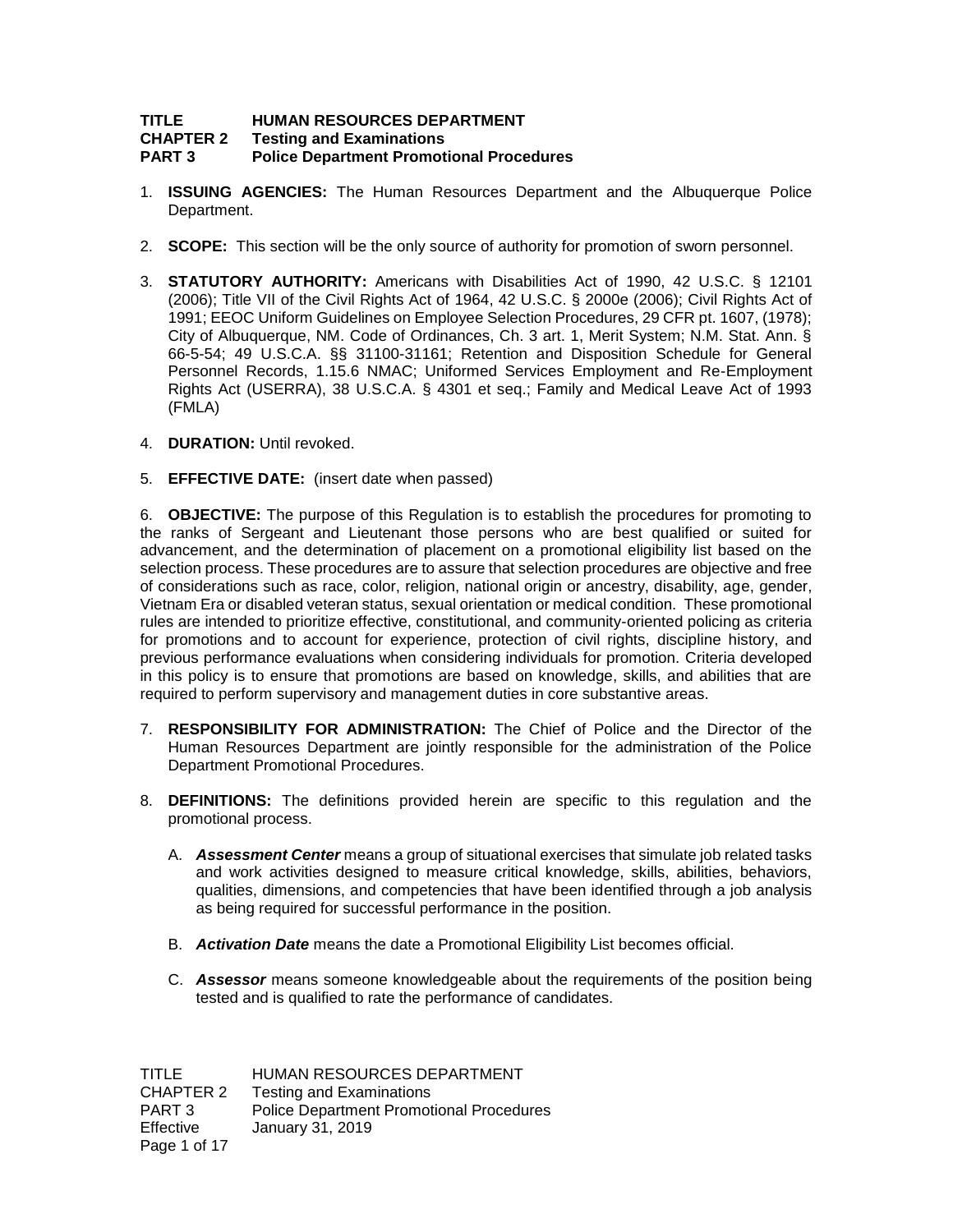- D. *Business day* means a day in which the City's administrative offices are open, typically weekdays Monday-Friday, from 8:00 AM to 5:00 PM, except City holidays and other days when the administrative offices are not open for business. See also "Calendar day" and "Day".
- E. *Calendar day or "day"* means a 24-hour period, from midnight to midnight.
- F. *Calendar month* means a period of time beginning on the 1st day of a month on the calendar and ending on the last day of the month as designated on the calendar; by contrast, "month" means a period from a specified day in any one calendar month to the day numerically corresponding to that day in the following calendar month, less one, typically regarded as 30 consecutive days. By way of example: a calendar month is the month of June or the month of July; a "month" is typically 30 days, such as from June 20 to July 19.
- G. *Candidate* means an employee seeking promotion.
- H. *Chief Administrative Officer* means the Chief Administrative Officer for the City of Albuquerque or designee.
- I. *Chief of Police* means the administrative head of the Police Department or designee.
- J. *City* means the City of Albuquerque, a municipal corporation.
- K. *Community Policing* is the process of policing that focuses on building and strengthening ties with the community through the creation of partnerships with community groups, citizens, neighborhood associations, merchants, non-profit community organizations and community service providers. The intent is to promote collaboration and cooperation between law enforcement and the community served, develop strategies to solve community problems, promote the development of safe and secure neighborhoods, share information and increase officer accountability to the community.
- L. *Constitutional Policing* means that the policing function must be conducted in accord with the US Constitution, state constitution and the federal and state court decisions that define and explain rights and responsibilities under law.
- M. *Consultant* means an independent contractor engaged by the City for a specific project, typically, but not necessarily, selected through a competitive process, to provide special expertise or independence not otherwise available through City staff.
- N. *Current continuous employment* means no break or interruption in an employee's assignment in current rank; a "break" or "interruption" includes a demotion for any length of time and certain leaves of absences.
- O. *Department* means the Albuquerque Police Department, commonly abbreviated "APD".
- P. *Dimensions* mean factors that represent a broad range of qualities, knowledge, skills, competencies, or behaviors a candidate should demonstrate to be successful in a position.
- Q. *Director of Human Resources* means the administrative Head of the Human Resources Department or designee**.**

| TITLE            | HUMAN RESOURCES DEPARTMENT                      |
|------------------|-------------------------------------------------|
| CHAPTER 2        | <b>Testing and Examinations</b>                 |
| PART 3           | <b>Police Department Promotional Procedures</b> |
| <b>Effective</b> | January 31, 2019                                |
| Page 2 of 17     |                                                 |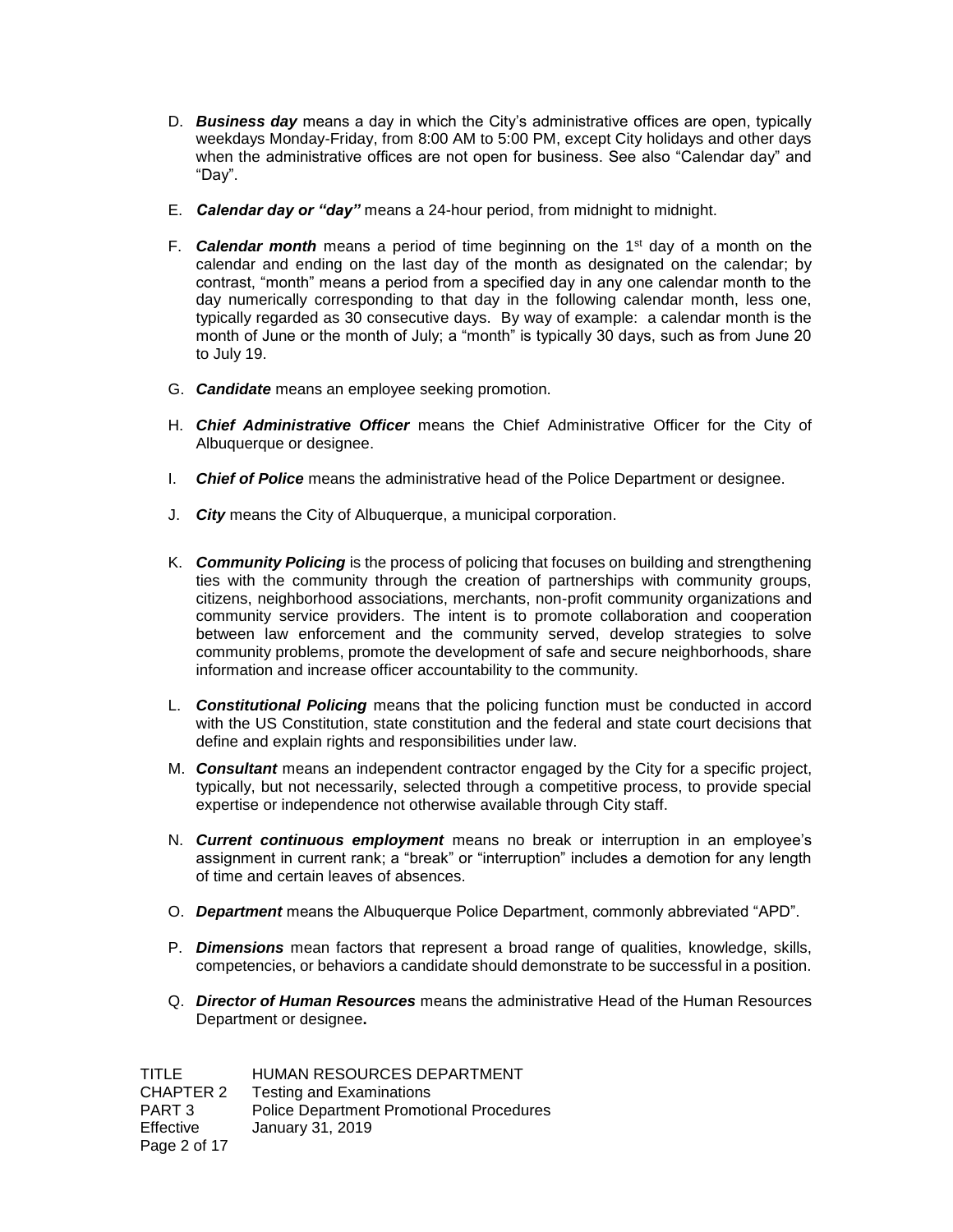- R. *Discipline and Disciplinary Action* for the purposes of this policy means an action taken by the Chief Administrative Officer, Department Director, or designated management representative in response to a proven act of employee misconduct or uncorrected poor work performance. Disciplinary actions include, but are not limited to, written reprimands, suspension, demotion, or loss of rank due to misconduct and discharge.
- S. *Eligibility to Participate List* means the list of candidates who have been deemed eligible to participate in a promotional process following the Management Review conducted by the Promotions Committee and approved by the Chief of Police.
- T. *Employment Testing Division* means the division of the Human Resources Department responsible for test development, validation, and administration.
- U. *Exhaustion*, in the context of promotional lists, means all candidates eligible for promotion have been promoted prior to expiration of the current promotional list.
- V. *Expiration*, in the context of promotional lists, means midnight of the last date on which the promotional list is valid as provided herein; position vacancies arising after expiration cannot be filled from an expired promotional list.
- W. *Job* means an official position within the City personnel system. For example, "the job duties of a Sergeant include…"
- X. *Job analysis* means a determination of the relative importance of the various aspects of the job based on a detailed inventory of job tasks, duties, and activities performed on the job, and the knowledge, skills, abilities, and other characteristics required to perform the job.
- Y. *Just cause,* for the sole purpose of Police Department Promotional Procedures policy, shall mean only those disciplinary issues that normally disqualify a candidate from promotion eligibility to a position sought, as defined in Section 11 and 22 of the policy, including: 1) sustained discipline for complaints of misconduct that have resulted in a penalty greater than a written reprimand; 2) patterns of complaints; 3) a pending lawsuit alleging specific acts of unconstitutional conduct by the promotional candidate where the presumptive penalty is dismissal (e.g. conduct that may be classified as a class 1 sanction); 4) or a judicial finding of unconstitutional conduct. Disciplinary issues that do not normally disqualify a candidate from promotion eligibility to a position sought shall not constitute *just cause* for disqualifying a candidate from promotion eligibility.

Z. *Key copy review* means a process whereby a candidate may protest questions on the written examination.

- AA. *Key* means a copy of the written examination with the correct answers provided.
- BB. *Knowledge, skill, and ability,* in the promotional context, mean the body of learned information which is used in and is a necessary prerequisite for observable aspects of work behavior of the job.
- CC.*Lieutenant's Promotional Packet* means a packet completed by a prospective Lieutenant candidate. This packet includes the prospective candidate's department photo, last two

| TITLE            | HUMAN RESOURCES DEPARTMENT                      |
|------------------|-------------------------------------------------|
| CHAPTER 2        | <b>Testing and Examinations</b>                 |
| PART 3           | <b>Police Department Promotional Procedures</b> |
| <b>Effective</b> | January 31, 2019                                |
| Page 3 of 17     |                                                 |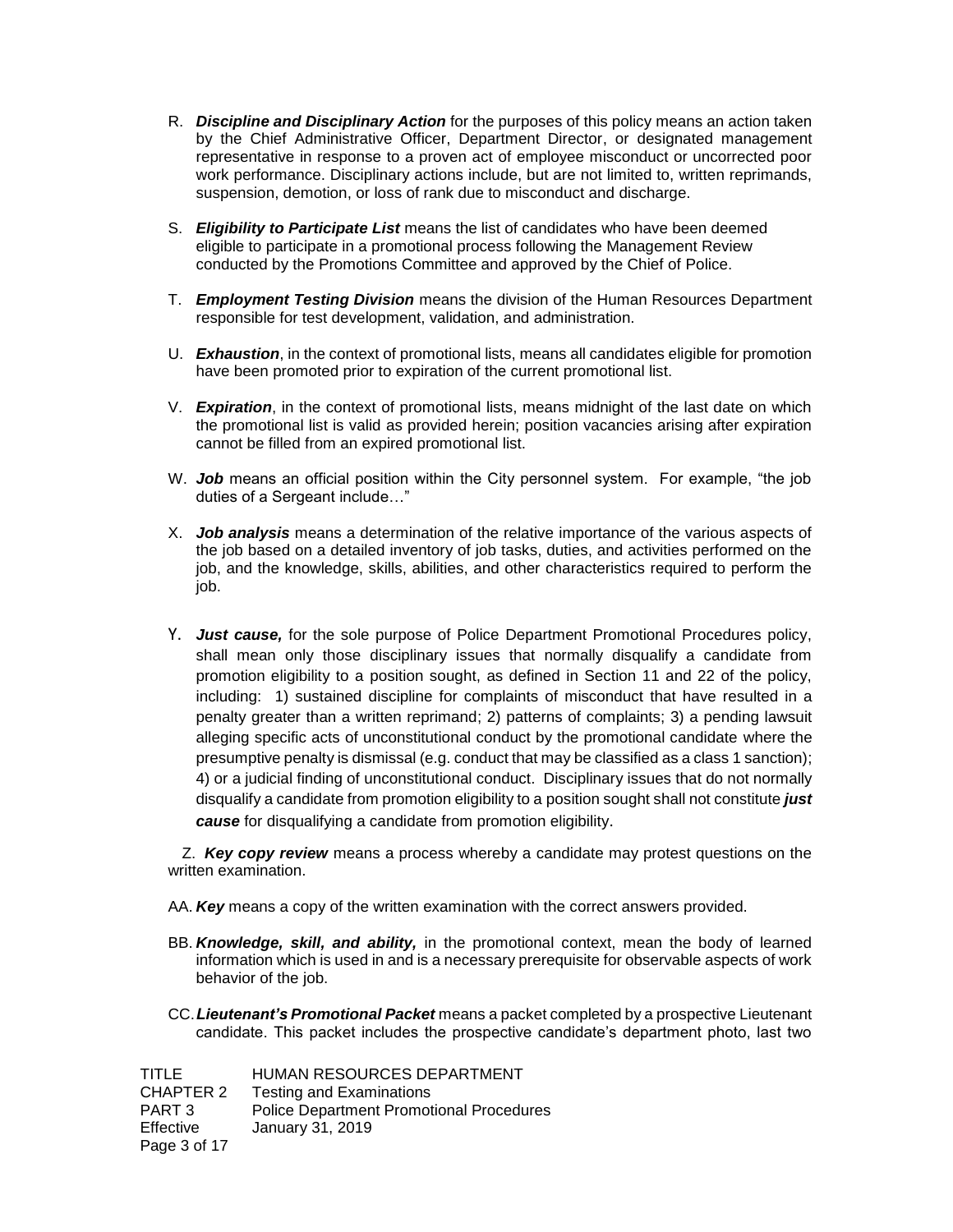years' of approved Employee Work Plans (EWPs), professional resume, letter of recommendation from the candidate's current Commander, and any other required documentation.

- DD.*Management Review* means a formal review by the Promotions Committee of a candidate's submitted promotional packet.
- EE. *On the Job Training* means newly promoted Sergeants and Lieutenants will receive on the job training and will have to demonstrate proficiency in all aspects of the newly promoted position.
- FF. *Patterns of complaints* means that an employee has received three (3) or more citizen complaints, filed with the Civilian Police Oversight Commission in one year (e.g. disciplinary issues such as use of excessive force, discrimination, unprofessionalism, disrespect, or misconduct as defined by the Personnel Code of Conduct). This does not included instances for which the charges were exonerated or the complaint was determined to be unfounded, as defined by Internal Affairs policy.
- GG. *Position* means an official job title accompanied by a specified set of duties as set forth in the City personnel system.
- HH.*Promotion* means the advancement of an employee into a higher graded position or rank within the department.
- II. *Promotional Eligibility List* means the Police Department's official list of those candidates eligible to be promoted to a higher graded position or rank within the department.
- JJ. *Promotions Committee* means a committee designated by the Chief of Police consisting of three (3) Department lieutenants, one (1) Commander, the APD Personnel/Payroll Coordinator, one (1) union representative, and one (1) Human Resources Employment Testing Division representative as a non-voting observer. The committee will prepare and make recommendations for the Police Chief's Directive.
- KK. *Police Chief's Directive* means the Department memorandum published by the Promotions Committee for the Sergeant and Lieutenant promotional processes. This directive establishes the study materials, resources, and other requirements for promotional processes.
- LL. *Scoring benchmarks* means a set of specific behavioral examples illustrating different levels of performance, used to rate a candidate's performance in an assessment center or oral interview.
- MM. *Scoring review* means a process whereby a candidate can compare his or her answer sheet against the template of correct answers for accuracy.
- NN.*Sergeant's Promotional Packet* means a packet completed by a prospective Sergeant candidate. This packet includes the prospective candidate's department photo, last two years' of approved Employee Work Plans (EWPs), professional resume, letter of recommendation from the candidate's current Commander, and any other required documentation.
- OO. *Situational exercise* means an exercise, within the Assessment Center, developed to

TITLE HUMAN RESOURCES DEPARTMENT CHAPTER 2 Testing and Examinations PART 3 Police Department Promotional Procedures Effective January 31, 2019 Page 4 of 17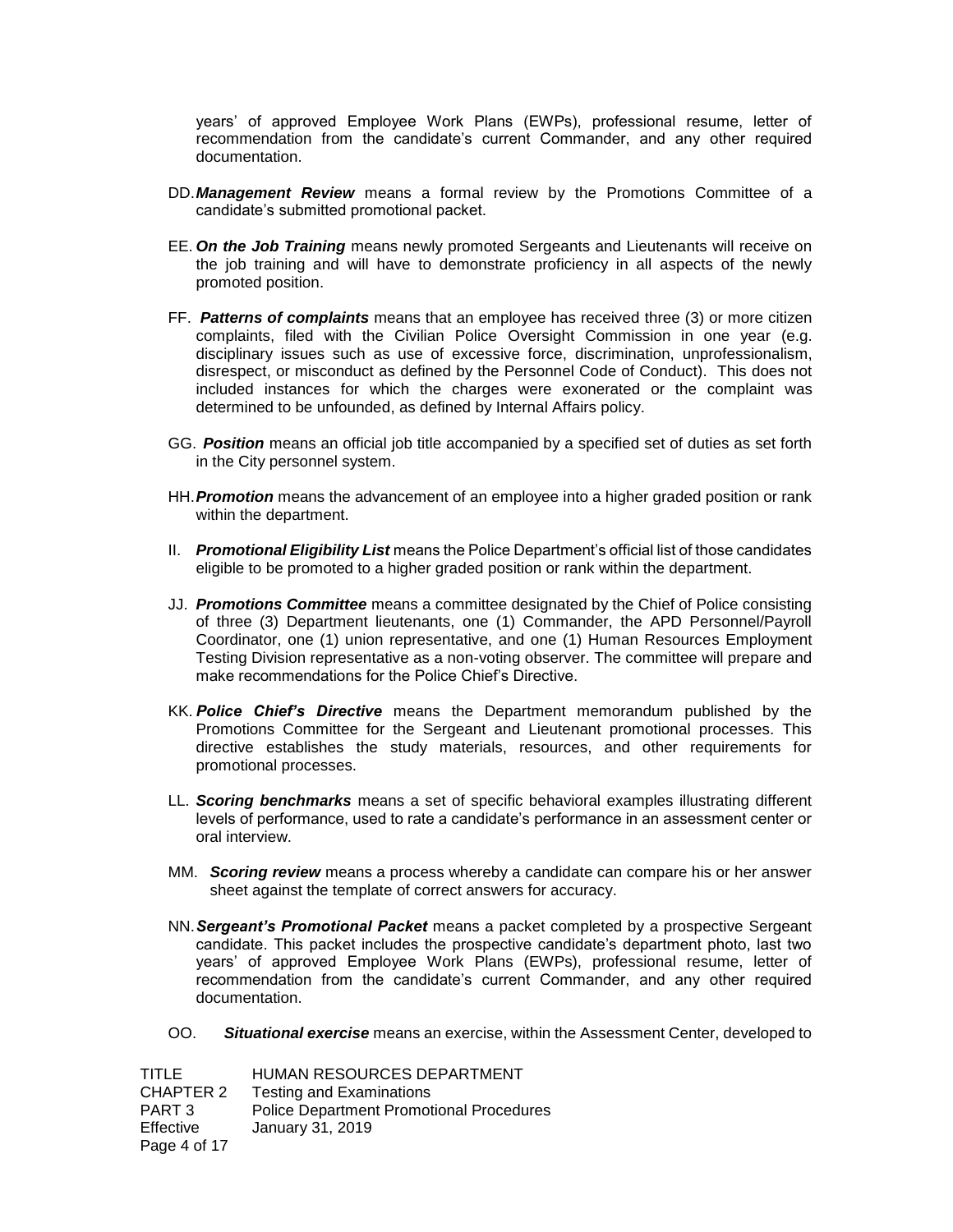assess a candidate's ability to handle a hypothetical scenario presented, and to assist in determining whether the candidate possesses the knowledge, skills, and abilities required for the position.

- PP. *Source documents* mean the required study materials listed in the official announcement for a promotional process.
- QQ. *Structured oral interview* means an interview to solicit answers to questions presented to assist in determining whether a candidate possesses knowledge, skills, and abilities as well as experience and judgment required for the position.
- RR.*Subject-matter expert (SME)* means an individual having a definitive source of knowledge, technique, or expertise in a specific subject area.
- SS. *Testing Committee* means a committee designated by the Chief of Police consisting of Department Lieutenant and Commander subject-matter experts. This committee is responsible for working with the Human Resources Department in the development, validation, and administration of the promotional written exam, assessment center exercises and/or structured oral interviews.
- TT. *Under Investigation* means an investigation being conducted by APD Internal Affairs, the CPOA, or any state or federal agency for alleged criminal violations or violations of civil or Constitutional rights; or is under investigation by the NMLEA.
- UU.*Validation*, in personnel psychology, means establishment of the relationship between a test instrument or other selection procedure and performance on the job.
- VV. *Written examination* means a multiple-choice test that assists in determining whether a candidate possesses the knowledge, skills, and abilities required for the position.

### **9. PREPARATION AND ADMINISTRATION OF PROMOTIONAL PROCESS**

- A. Upon request of the Chief of Police, the Director of Human Resources will authorize the development, validation, and administration of the promotional process. The use of a consultant may be authorized by the Director of Human Resources.
- B. The dates, locations of the administration of the promotional proceedings, and the source documents to be used in the development of the written examination will be announced at least thirty (30) calendar days in advance of the administration of the written examination. Any rescheduling or relocation must be announced in a timely manner.

### **10. ELIGIBILITY TO PARTICIPATE IN A PROMOTIONAL PROCESS - GENERALLY**

A. The Promotions Committee, selected by the Chief of Police, consisting of one (1) Deputy Chief three (3) Department Lieutenants, one (1) Commander, the APD Personnel/Payroll Coordinator, one (1) union representative, and one (1) Human Resources Employment Testing Division representative as a non-voting observer, will determine if personnel who signed up for the written examination are qualified to compete for promotion. The union representative's role shall be limited to observing, reviewing, and validating the candidates' eligibility to participate in a promotional process.

| TITLE            | HUMAN RESOURCES DEPARTMENT                      |
|------------------|-------------------------------------------------|
| CHAPTER 2        | <b>Testing and Examinations</b>                 |
| PART 3           | <b>Police Department Promotional Procedures</b> |
| <b>Effective</b> | January 31, 2019                                |
| Page 5 of 17     |                                                 |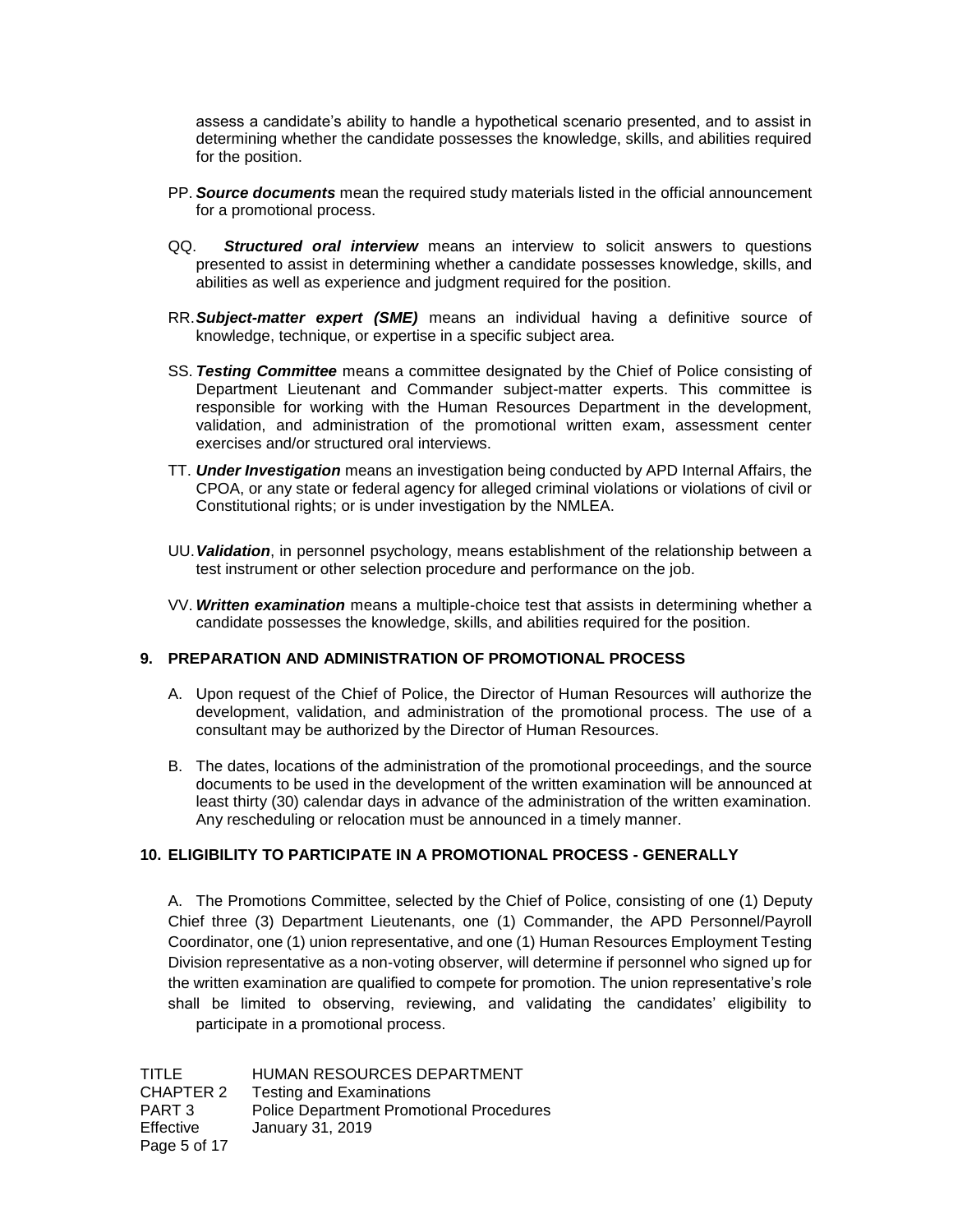- B. A Management Review will be conducted by the Promotions Committee and Chief to determine candidates' eligibility to participate in a promotional process.
	- (1) Candidates must be in compliance with Employee Work Plan requirements; have no disciplinary action as defined in Section 11.
	- (2) The Promotions Committee will also consider the following factors when assessing a candidate promotional eligibility:
		- (a) Effective use of community-policing strategies;
		- (b) Problem-solving skills and judgment;
		- (c) Interpersonal skills;
		- (d) Specialized training; and
		- (e) Support for departmental integrity measures.
	- (3) A candidate must have an overall rating of "3-Competent" or above on his or her final annual performance evaluations for the two (2) years prior to applying to participate in a promotional process. Any score less than an over final annual rating of "3-Competent" will be an automatic disqualifier.
	- (4) If the Management Review determines a candidate is ineligible to participate in a promotional process due to disciplinary issues in Section 11, the Chief of Police will be notified in writing of the findings. The Chief of Police shall either concur or differ with the findings.
	- (5) After the Promotions Committee has formally reviewed all candidates' packets to determine eligibility to proceed in a promotional process, a list of candidates who are eligible to participate in the written exam will be issued. The Eligibility to Participate List must be approved by the Chief of Police.
	- (6) Nothing shall prevent the Chief of Police from removing a candidate's name from the Eligibility to Participate List for just cause as described in Section 11.
- C. Personnel who have been demoted (not permanently) and wish to participate in a promotional process in order to obtain their original rank must submit a letter to the Chief of Police for consideration of eligibility to participate in the promotional process.

# **11. ELIGIBILITY TO PARTICIPATE IN A PROMOTIONAL PROCESS - SUSTAINED SUSPENSION OR A DISQUALIFYING EVENT**

Disciplinary action may render a candidate ineligible to participate in the promotional process. In each instance, the date on which the disciplinary action occurred will be used to determine eligibility.

Ordinarily, candidates will not be considered ineligible for promotion based upon conduct occurring prior to June 2, 2015. However, this limitation does not apply in the circumstances described by sections B(4)-(7) below.

| TITLE        | <b>HUMAN RESOURCES DEPARTMENT</b>               |
|--------------|-------------------------------------------------|
| CHAPTER 2    | <b>Testing and Examinations</b>                 |
| PART 3       | <b>Police Department Promotional Procedures</b> |
| Effective    | January 31, 2019                                |
| Page 6 of 17 |                                                 |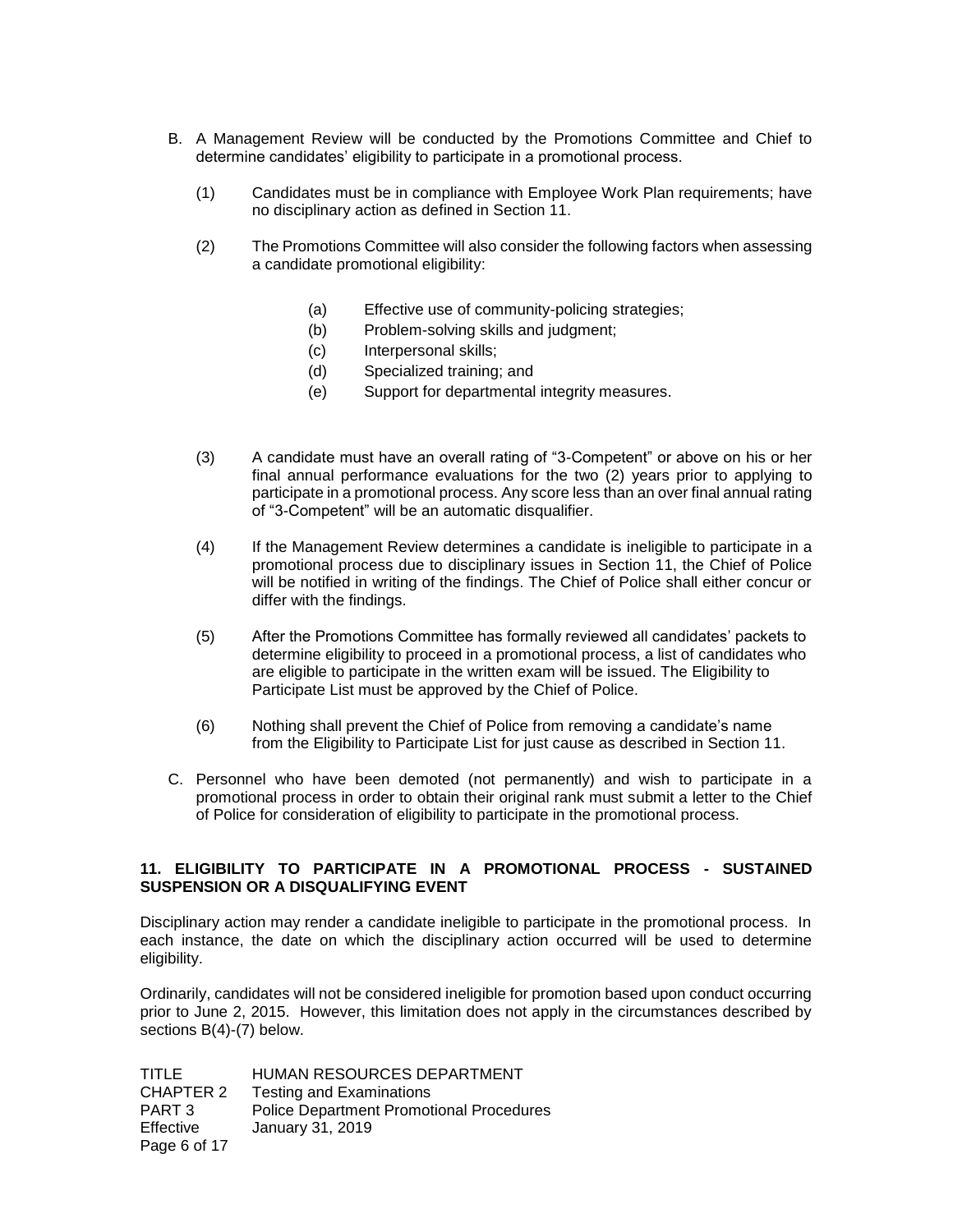- A. Until March 31, 2019, the Chief of Police may at his discretion, render a candidate ineligible for the following listed items. However, starting April 1, 2019, the following items will automatically render a candidate ineligible for promotion:
	- 1. sustained disciplinary action, equal to or greater than a forty hour suspension, within the twelve month period immediately preceding the written examination;
	- 2. a pattern of complaints.
- B. The following will be considered and may, at the discretion of the Chief of Police, render a candidate ineligible:
	- 1. Sustained disciplinary action, equal to or greater than a sixteen hour suspension, within the twelve month period immediately preceding the written examination;
	- 2. sustained disciplinary action, equal to or greater than a twenty hour suspension, within the two year period immediately preceding the written examination;
	- 3. any sustained disciplinary action, equal to or greater than an eighty hour suspension, within the five year period immediately preceding the written examination except as noted above regarding the application of the timeframe;
	- 4. a finding by a Court of competent jurisdiction that the candidate violated the civil or constitutional rights of another;
	- 5. the candidate is named in a pending lawsuit alleging specific acts of unconstitutional conduct where the presumptive penalty is dismissal (e.g. which may be classified as a class 1 sanction);
	- 6. the candidate is under internal administrative investigation by the Department;
	- 7. the candidate has been indicted or has received a probable cause determination by a judicial officer that he or she likely committed a felony or misdemeanor.

If the Chief of Police contemplates excluding a candidate from participating in the promotional process for the items listed in 11(B) above , he or she will notify the candidate, in writing, that he or she is contemplating suspending the candidate from eligibility to participate in a promotional process. Such notification shall contain a description of why the candidate may be excluded from participating in a promotional process, with sufficient detail to allow the candidate to respond. The candidate will be given the opportunity to rebut the decision in writing within ten (10) calendar days from the date of notification. The Chief of Police will provide a written response to the candidate with a final determination within seven (7) calendar days from the date the candidate submits a written rebuttal.

- A. If a sustained disciplinary action resulting in suspension is being appealed under the Collective Bargaining Agreement or Albuquerque Merit System Ordinance, the candidate will be permitted to participate in the promotional process until such time as the appeal is decided.
	- (1) If the discipline is upheld, the candidate will be removed from the process.
	- (2) If the appeal is not determined at the time the list of candidates eligible to participate in the assessment center is published, and the candidate has received a written exam score that would make the candidate eligible to participate in the assessment center, the candidate will be permitted to proceed to the assessment center. In that event, the number of candidates eligible to participate will increase according to the number of candidates currently involved in an appeal.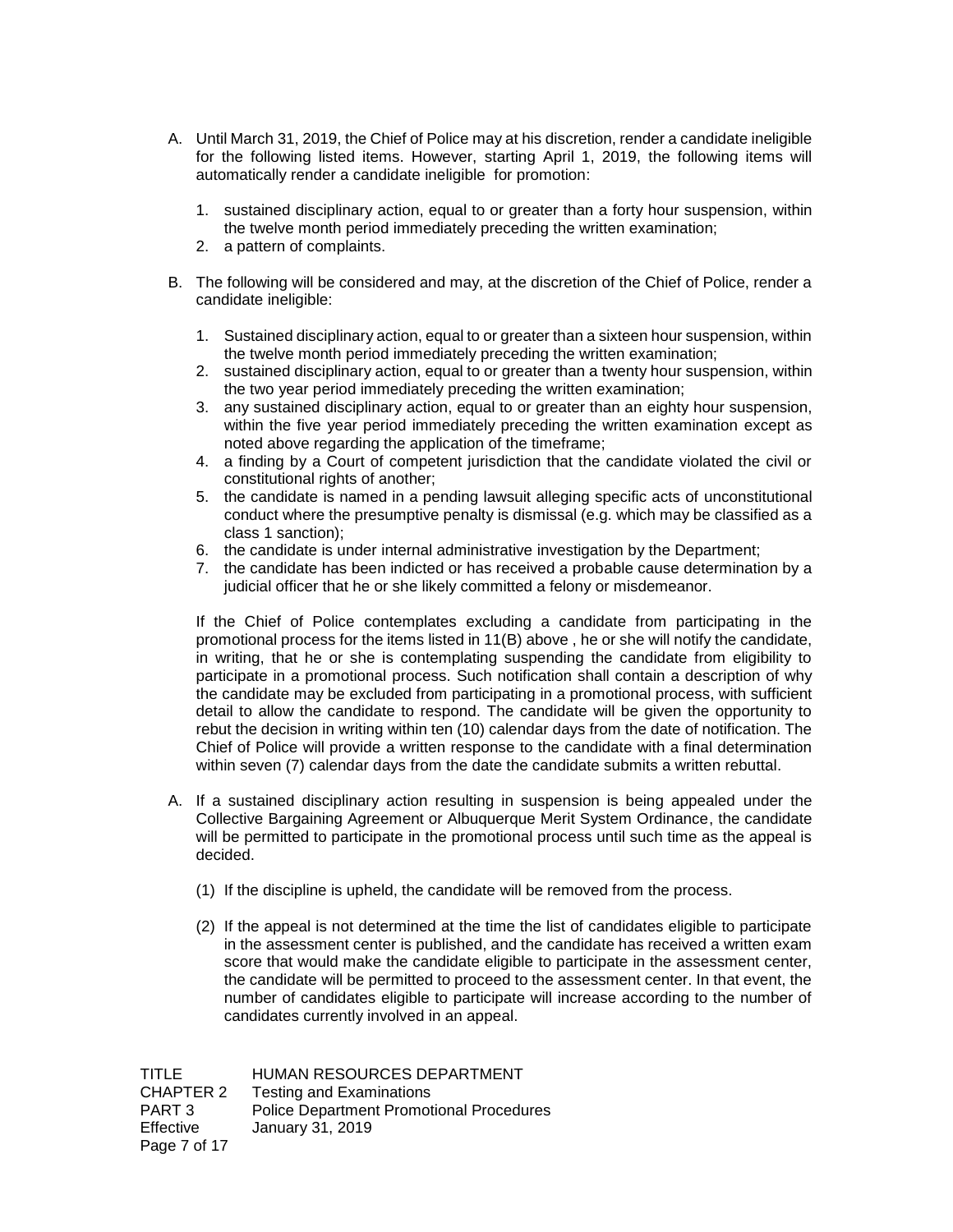- (3) If the appeal is not determined at the time the promotional eligibility list is published, and the candidate's combined score from the written examination and the assessment center totals at least seventy percent (70%), the number of candidates placed on the promotional eligibility list will increase according to the number of candidates currently involved an appeal.
- (4) As appeals are resolved, candidates made ineligible by their disciplinary action being upheld will be removed from the list or demoted to the previously held rank if the promotion has already been processed.
- (5) The Chief of Police may utilize the rule of three (3) in cases where an appeal is pending.
- **12. RANK-SPECIFIC REQUIREMENTS,** listed from lowest to highest, are those requirements that a candidate must meet to be eligible for promotion to a specific rank. In addition to the rank-specific requirements, a candidate must meet all the requirements of the lower rank and currently be holding that rank as well as those specified for the rank to which promotion is sought.

### B. **Sergeant**

To be eligible to participate in the Sergeant's promotional process, sworn personnel must have, as of the date of the written examination, six (6) years of employment as a full-time certified APD Police Officer. An officer who has laterally transferred to APD is eligible to participate in the Sergeant's promotional process after two (2) years of service with APD and have six (6) years of prior experience with a New Mexico State certified law enforcement agency, as of the date of the written examination.

### C. **Lieutenant**

To be eligible to participate in the Lieutenant's promotional process, sworn personnel must have, as of the date of the written examination, nine (9) years of employment as a full-time certified APD Police Officer; three (3) years of which must have been from the date of promotion to the permanent rank of Sergeant with the APD and currently hold the rank of Sergeant. An officer who has laterally transferred to APD is eligible to participate in the Lieutenant's promotional process after two (2) years of service with APD and have nine (9) years of prior experience with a New Mexico state certified law enforcement agency, three (3) years of which must have been from the date of promotion to the permanent rank of Sergeant, as of the date of the written examination.

### **13. PROMOTIONAL EXAMINATIONS**

- A. Each Sergeant and Lieutenant promotional process will consist of a written examination, an assessment center, and a rating of experience/education.
- B. Prior to the administration of the written examination and after consultation with the Chief of Police, the Human Resources Department will announce the number of candidates expected to advance from the written examination to the assessment center and the final number of candidates to be placed on the promotional list.
- C. The number of candidates to be placed on the promotional list will be based on the existing and/or anticipated vacancies for the next twelve months as determined by the Chief of Police in consultation with the Director of Human Resources.

| TITLE        | HUMAN RESOURCES DEPARTMENT                      |
|--------------|-------------------------------------------------|
| CHAPTER 2    | <b>Testing and Examinations</b>                 |
| PART 3       | <b>Police Department Promotional Procedures</b> |
| Effective    | January 31, 2019                                |
| Page 8 of 17 |                                                 |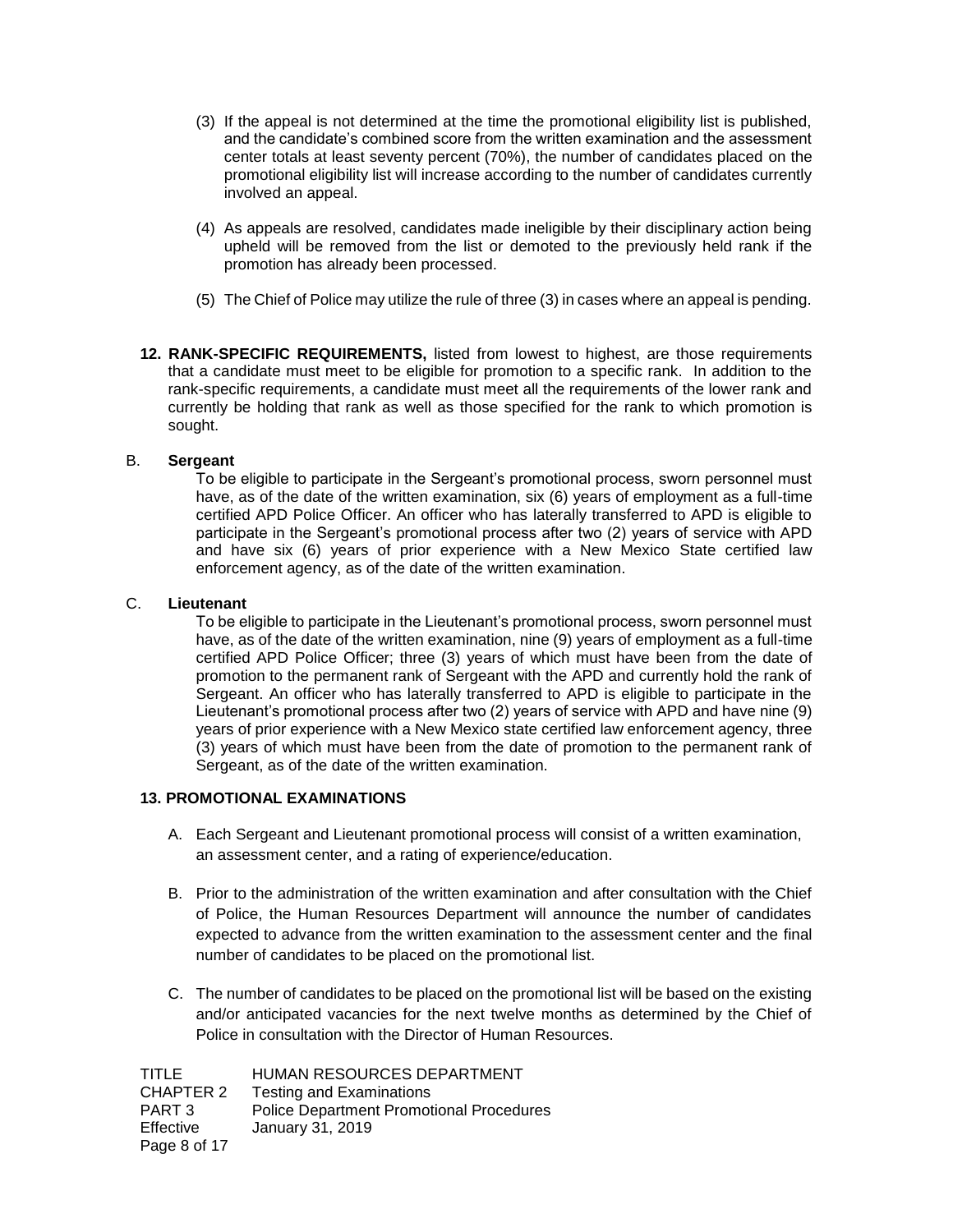- D. Promotional lists expire two years from the activation date of the promotional list and will be dated so the list ends on the first calendar day of a pay period. Individuals on a promotional list who are not promoted by the expiration date of the list must retest in a future promotional process to be considered for promotion.
- E. If a promotional list is exhausted in two years or less, the Chief of Police may request another promotional examination. Vacancies will be filled from the existing list based upon APD's operational needs.

# **14. ELIGIBILITY TO CONTINUE PARTICIPATING IN A PROMOTIONAL PROCESS PENDING THE OUTCOME OF AN ACTIVE INVESTIGATION**

- A. A candidate who is participating in a promotional process and becomes the subject of an administrative investigation, in which the underlying facts implicate: 1) violations of department policies and/or the law; 2) disciplinary action; 3) patterns of complaints, other than unfounded or exonerated, dating back two (2) years from the date of the written examination; 4) patterns of sustained IA complaints; or, 5) the candidate has a pending lawsuit alleging specific acts of unconstitutional conduct by the promotional candidate or judicial finding of unconstitutional conduct, will be conditionally allowed to continue in the promotional process, pending the results or outcome of such investigation or lawsuit at the discretion of the Chief.
- B. A candidate who is participating in a promotional process and becomes the subject of an administrative investigation will be conditionally allowed to continue in the promotional process pending the results or outcome of such investigation, at the discretion of the Chief.
- C. The candidate will be notified in writing that he/she is the subject of such an investigation and is being conditionally allowed to continue in the promotional process, pending the results or outcome of the relevant investigation or lawsuit.
- D. If an administrative investigation results in a sustained finding that the candidate violated the civil or constitutional rights of another, the candidate will be permanently removed from participation in the current promotional process.

# 15. **LEAVE OF ABSENCE AS A BREAK IN CURRENT CONTINUOUS EMPLOYMENT**

- A. An approved leave of absence of six (6) calendar weeks or more may be counted as current continuous employment in determining eligibility to participate in promotional proceedings, if the leave is determined by the Chief of Police to have further advanced the candidate's qualifications. Such determination should be made prior to a candidate commencing the leave of absence.
	- (1) Candidates are responsible for initiating a request for determination prior to the start of the leave of absence.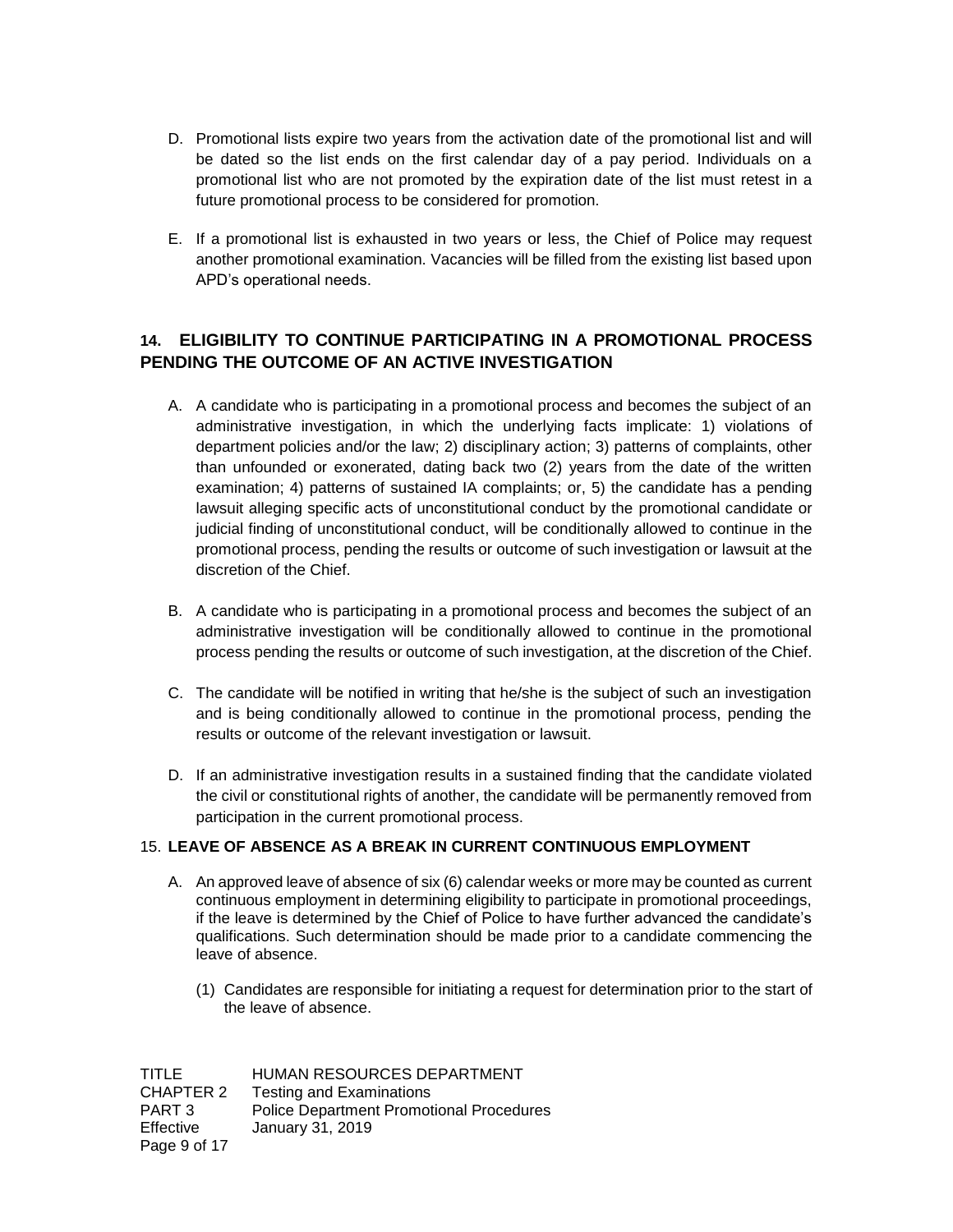- (2) If a leave of absence is not approved by the Chief of Police as continuous employment further enhancing the candidate's qualifications, the leave period will be deducted from the period of continuous employment.
- B. Leave with or without pay under the Family and Medical Leave Act of 1993 (FMLA) will be counted as continuous employment for the purpose of determining eligibility to participate in the promotional process.
- C. Leaves of absence to campaign for public office as allowed under the Merit System Ordinance of Personnel Rules and Regulations, to hold public office, or to pursue other gainful employment will not be counted as continuous employment in determining eligibility to participate in a promotional process. The period during which leave is taken will be deducted from the period of continuous employment.

# **16. PARTICIPATION IN THE PROMOTIONAL PROCESS**

- A. Sworn eligible personnel who wish to participate in a promotional process must sign a request roster posted in the APD Personnel/Payroll Office within the time-frame announced.
	- (1) Eligible personnel must appear at the examination site at the designated time.
	- (2) Failure to appear for any part of the scheduled promotion proceedings will result in termination of the candidate's continuation in the promotional process.
- B. Sworn eligible personnel on approved leave at the time of the announcement may submit a written request to the Chief of Police within the same time-frame period.
- C. The Uniformed Services Employment and Reemployment Rights Act (USERRA) will be followed for candidates unable to participate due to approved military leave when called to active duty in emergencies declared by the Governor or President.
- D. Travel expenses will not be paid by the City.

# **17. SUBJECT MATTER OF PROMOTIONAL PROCESS**

- A. Written test items for the promotional examinations for the ranks of Sergeant and Lieutenant will be prepared by or under the direction of the Human Resources Department from materials approved by the Chief of Police or designee. The subject area and, where possible, the source materials for each promotional process will be specified, but will include constitutional policing, community oriented policing, and protection of civil rights.
- B. The Chief of Police shall designate Police Department subject-matter experts to the Testing Committee to work with the Human Resources Department in the preparation of written test items, assessment center exercises, and/or structured oral interviews. The Testing Committee shall also complete an After Action Report to be submitted to the Promotions Committee after a promotional process has concluded.
- C. The Promotions Committee will be responsible for making recommendations and reviewing all source materials for each promotional process. Source materials will be listed in the Chief of Police's Directive and are effective for two promotional testing processes for the

| TITLE         | HUMAN RESOURCES DEPARTMENT                      |
|---------------|-------------------------------------------------|
| CHAPTER 2     | <b>Testing and Examinations</b>                 |
| PART 3        | <b>Police Department Promotional Procedures</b> |
| Effective     | January 31, 2019                                |
| Page 10 of 17 |                                                 |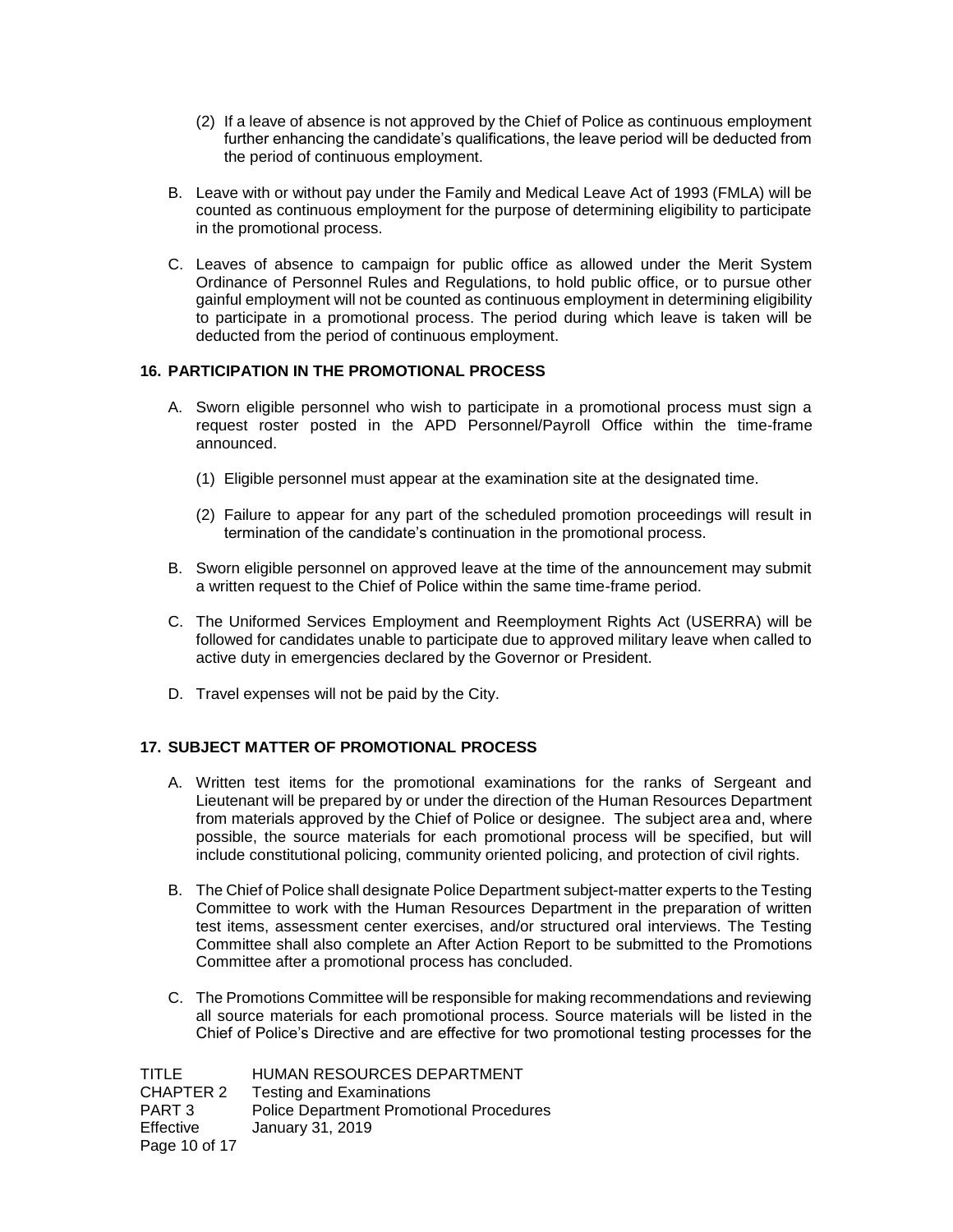same rank. If source materials are deemed in need of change, a new directive will be issued with a list of the updated materials.

- D. The most recent version of source materials that are continually being updated will be used for promotional processes whenever possible. These materials may include, but are not limited to, Departmental Procedures, Special Orders, and City of Albuquerque Rules and Regulations.
- E. The subject area(s) and, as applicable, the source materials for each promotional process will be specified in the announcement.
- F. The Chief of Police or designee will review the job description for the rank being tested, the structure and weights of the promotional process subject areas, and the administration of the promotional process to ascertain conformance to City and Police Department rules and regulations, practices, procedures, equipment, and training.

### **18. PROMOTIONAL PROCESS FOR SERGEANT AND LIEUTENANT**

- A. The final promotional score will consist of the written examination score, assessment center score, and the experience/education rating score. Up to thirty (30) points can be obtained on the written examination, up to sixty (60) points on the assessment center, and up to ten (10) points on the experience/education rating.
- B. Written Examination
	- (1) The written examination for each rank will be developed based on the knowledge, skills, and abilities identified in the job analysis.
	- (2) To be eligible to participate in the assessment center, candidates must achieve a minimum score of seventy percent (70%). However, a written score of seventy (70%) does not guarantee eligibility to proceed to the assessment center.
	- (3) In accordance with the criteria set forth in Section 9 (Preparation and Administration of the Promotional Process), the Human Resources Department will prepare an official announcement listing the names of the candidates eligible to proceed from the written exam to the assessment center based on the highest attained written exam scores; provided, however, no candidate, with a score of less than seventy percent (70%) of the total possible score, shall be permitted to proceed to the assessment center. The number of candidates permitted to advance to the assessment center shall be stated in the initial official announcement issued by the Human Resources Department.
- C. Assessment Center
	- (1) Candidates eligible for the assessment center process will be provided information about the assessment center at least five (5) business days before the assessment center begins.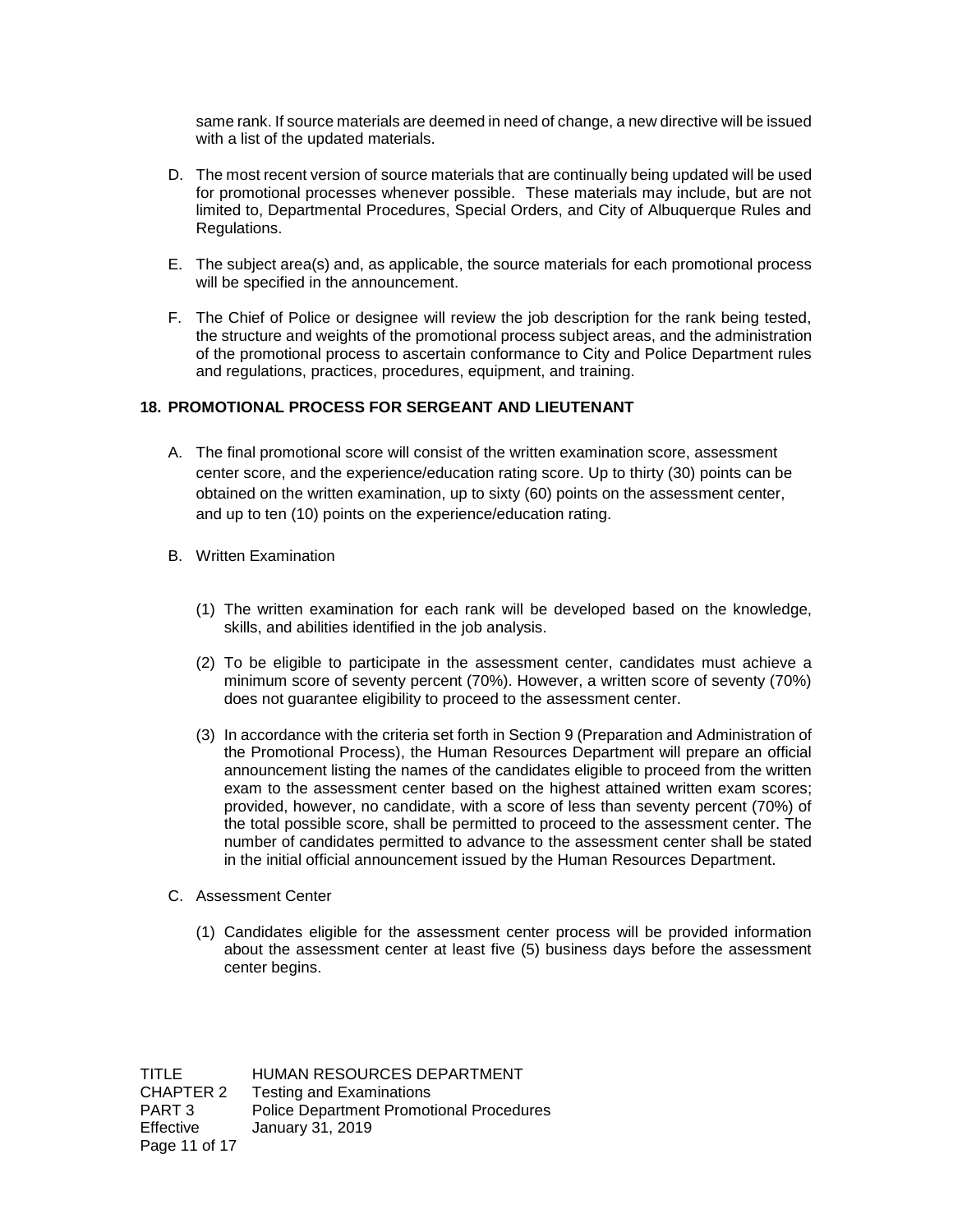- (2) Dimension definitions, if applicable, and an explanation of the assessment center scoring process will be provided to candidates at the Assessment Center Candidate Orientation prior to the administration of the assessment center.
- (3) Scoring benchmarks will be designed in such a way that a score of seventy percent (70%) or higher will reflect a level of proficiency sufficient to succeed in the position at entry level.
- (4) A file containing a candidate's resume and other documents will be one component of the Assessment Center.
- D. Experience and Education
	- (1) A rating for this score will be calculated from an approved resume form submitted by each candidate.
	- (2) The Promotions Committee will verify the information on the resume prior to the assessment center.
	- (3) Ratings will be calculated by the same committee that determines eligibility to participate in the promotional process. The experience rating score will be calculated as of the last day of the assessment center for time in service*.*
	- (4) The experience rating score for candidates for **Sergeant** is one-quarter (0.25) of a point per year for service as a sworn APD police officer, calculated from the date of graduation from the Albuquerque Police Academy, or date of hire for lateral police officers.
		- a) Credit is limited to twenty (20) years, for a maximum of five (5) points.
		- b) No credit will be given for periods of Leave without Pay, exclusive of FMLA, or disciplinary suspensions unless the Chief of Police determines in writing that the infraction is not related to fitness for promotion.
	- (5) The experience rating score for candidates for **Lieutenant** is one-eighth (0.125) of a point per year for service as a sworn APD police officer, calculated from the date of graduation from the Albuquerque Police Academy, or date of hire for lateral police officers.
		- a) Credit is limited to twenty (20) years, for a maximum of two and one-half (2.5) points.
		- b) In addition, candidates for Lieutenant will receive 0.1665 points per year of service with APD at the rank of Sergeant. This credit is limited to fifteen (15) years, for a maximum of two and one-half (2.5) points.
		- c) No credit will be given for periods of Leave without Pay, exclusive of FMLA, or disciplinary suspensions unless the Chief of Police determines in writing that the infraction is not related to fitness for promotion.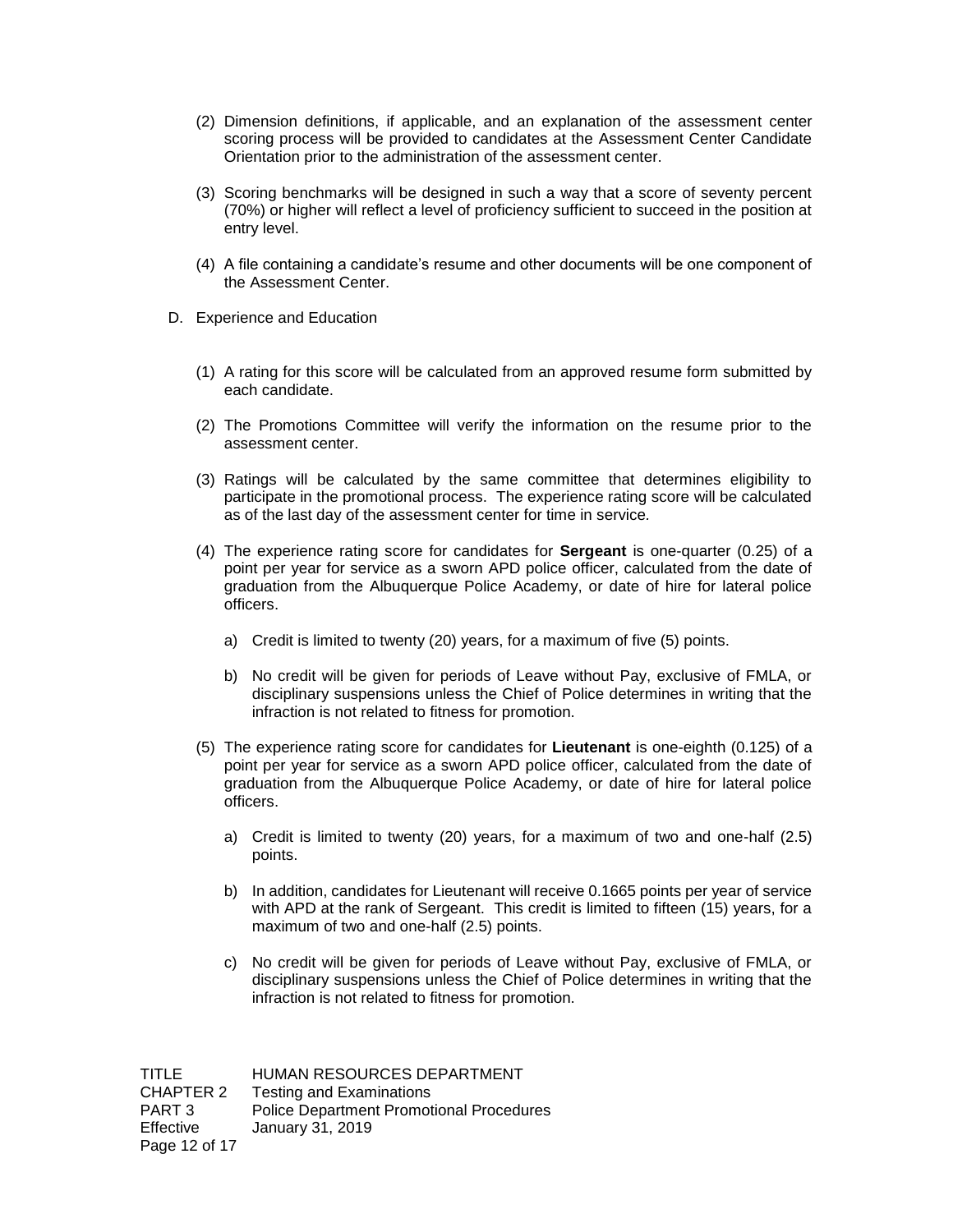(6) The education rating score will be a maximum of five (5) points. Candidates competing for the position of **Sergeant** or **Lieutenant** who have an Associate's degree from an accredited college or university shall receive two (2) education rating points. Candidates who have a Bachelor's degree, or higher, from an accredited college or university shall receive five (5) education rating points.

### **19. REVIEW PROCESS**

- A. Key Copy Review
	- (1) After the written examination, candidates may review a keyed copy of the exam by making one (1) appointment for a maximum of two (2) hours with the Employment Testing Division of the Human Resources Department.
		- a) This two (2) hour key copy review period represents the challenge process whereby a candidate may protest questions on the examination.
		- b) Key copy reviews will only be held for five (5) business days beginning on the first business day immediately following the written examination.
	- (2) Candidates participating in the key copy review process will be given a total of two (2) hours to review the keyed copy of the exam and to prepare written protests on-site.
	- (3) If a candidate wishes to protest any of the test questions, he or she must submit the protest of the test question in writing during the two (2) hour review.
	- (4) Taking notes is permitted during this period; however, no testing materials, including notes, may be removed from the room.
	- (5) All protests will be submitted in writing to the Director of Human Resources, or designee, who must review and evaluate all information concerning the challenge.
	- (6) The Director of Human Resources, or designee, with the input of the subject-matter experts, will make the final decision for upholding or denying the protest and will notify the candidate in writing of the decision.
	- (7) After all challenges for the written examination have been resolved, answer sheets will be scored, and candidates will be individually notified in writing of their results.
- B. Scoring Review
	- (1) Candidates may review their answer sheets for scoring accuracy.
	- (2) Candidates must make one (1) appointment with the Employment Testing Division of the Human Resources Department and review the scoring within five (5) business days following the official announcement of scores.
	- (3) During the scoring review period, candidates may compare their answer sheets with a template of the correct answers. The keyed copy of the exam will not be available for review during the scoring review period.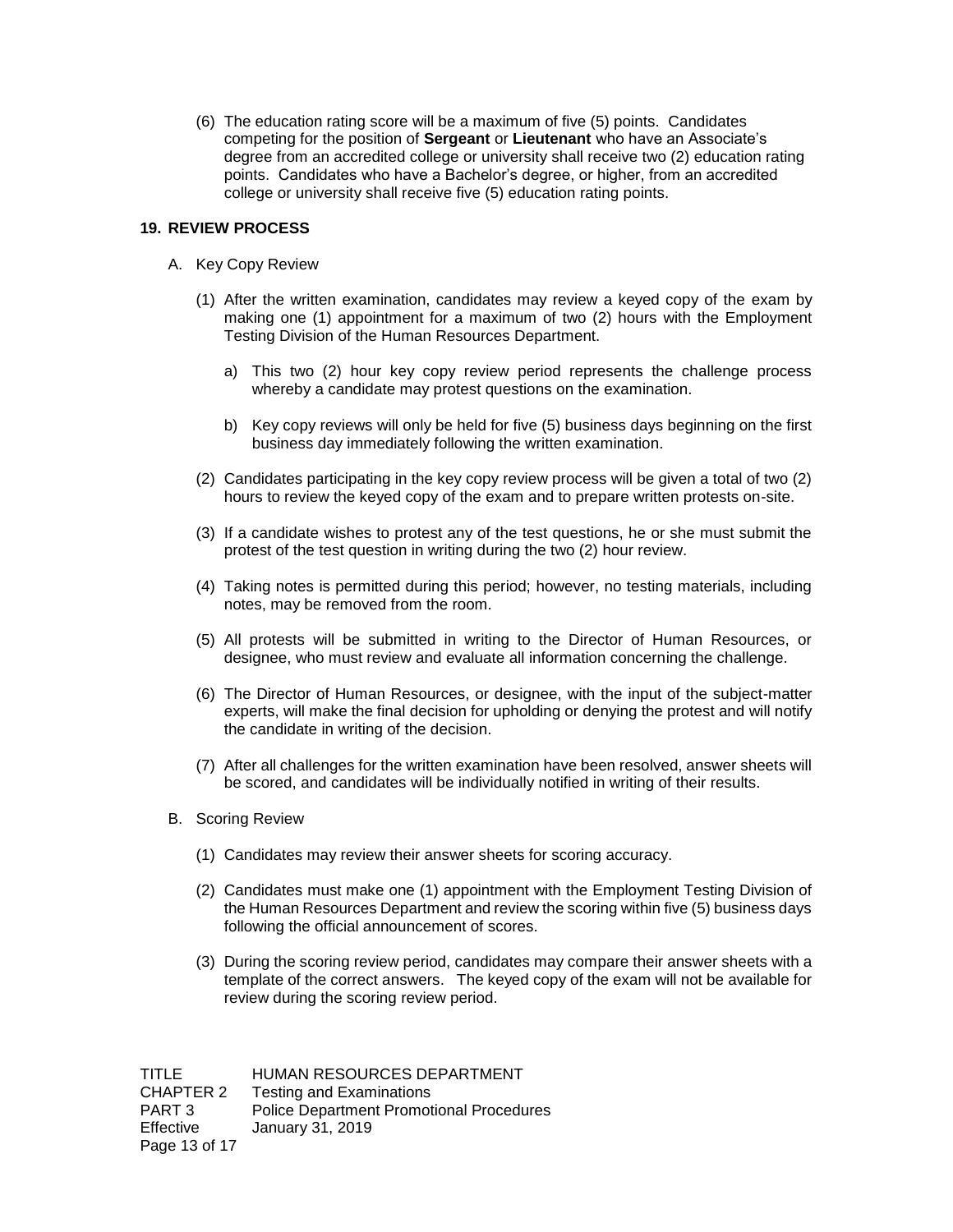- (4) Following the scoring review period, a list of those candidates eligible to compete in the assessment center process, if applicable, will be posted.
- C. Post Assessment Review

Candidates may schedule one (1) post-assessment review by making an appointment with the Employment Testing Division of the Human Resources Department.

- D. Appeal of Scoring
	- (1) A candidate may appeal any alleged math or scoring errors in the computation of the final promotional examination score. Appeals alleging math or scoring errors shall be submitted in writing to the Employment Testing Division of the Human Resources Department no later than five (5) business days after the date the candidates were notified of their individual scores.
	- (2) The Employment Testing Division of the Human Resources Department shall investigate the alleged math or scoring error identified in the appeal. In the event that a math or scoring error is determined to have occurred, a correction will be applied equally to all candidates impacted by the error. If any such corrected score would result in a change to the rank order of the promotional eligibility list, the Chief of Police will be notified and the Employment Testing Division of the Human Resources Department will create a revised list based on the corrected scores.
	- (3) The promotional eligibility list will not be considered final until the five (5) business days appeal period is completed and any confirmed errors are corrected.

### **20. ISSUES NOT SUBJECT TO CITY APPEAL**

The following issues cannot be appealed by a candidate with the City:

- (1) the minimum requirements for the job classification;
- (2) the prerequisites for entering the promotional process;
- (3) final scores from any components of the promotional process;
- (4) final combined scored promotional examination scores;
- (5) post-assessment review feedback from assessors cannot be used to appeal assessment center scores or final combined promotional examination scores.

### **21. ELIGIBILITY LISTS FOR PROMOTION**

- A. For placement on the promotional eligibility list a candidate must achieve a final combined promotional score of seventy percent (70%) or greater.
	- (1) Candidates who participated in a promotional process but did not attain a final combined promotional score of seventy percent (70%) or greater must retest in a future promotional process to be considered for promotion.
	- (2) A final combined promotional score of seventy percent (70%) does not guarantee automatic placement on the promotional eligibility list.
- B. A promotional eligibility list in order of highest-attained scores will be compiled by the Human Resources Department and provided to the Chief of Police.

| TITLE         | HUMAN RESOURCES DEPARTMENT                      |
|---------------|-------------------------------------------------|
| CHAPTER 2     | <b>Testing and Examinations</b>                 |
| PART 3        | <b>Police Department Promotional Procedures</b> |
| Effective     | January 31, 2019                                |
| Page 14 of 17 |                                                 |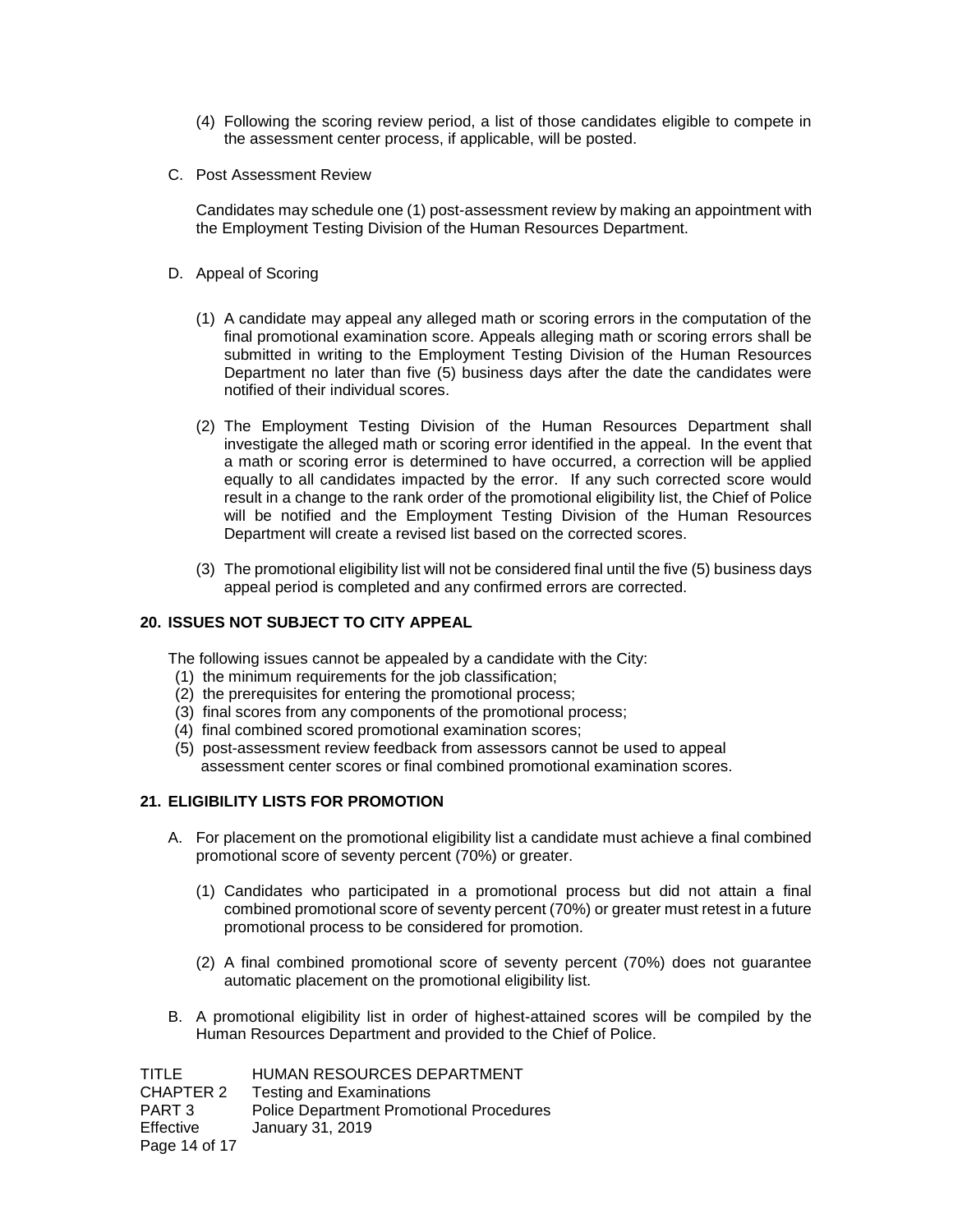- (1) Seniority, as defined in the APD collective bargaining agreement, will be used for list placement only in the event of a tie.
- (2) In accordance with the criteria set forth in Section 9 (Preparation and Administration of the Promotional Process), based on the number of anticipated vacancies and promotions for the rank being tested as stated in the initial official announcement, the Human Resources Department will prepare a promotional eligibility list consisting of the candidates in order of scoring, which list shall include the candidates with the highest combined final scores, provided that no candidates with a score of less than seventy percent (70%) will be placed on the promotional eligibility list.
- (3) The Chief of Police will select candidates for promotion to Sergeant and Lieutenant.
	- a) In selecting candidates for promotion, the Chief of Police may apply the "rule of three" to the promotional eligibility list.
		- i. The Chief of Police may promote any candidate to the position of Sergeant or Lieutenant who scores in the top three (3) slots of the respective promotional eligibility list.
		- ii. Once the selection has been made, the next rank-ordered name on the promotional eligibility list will advance into the top three.
		- iii. The top three (3) candidates will be considered each time a promotion is made, regardless of their final scores.
		- iv. Candidates on the list who may have been passed over by the application of the "rule of three" will retain their relative positions on the list until promoted or removed as a condition of a disciplinary action.
	- b) Sworn personnel on an approved leave of absence without pay will not be promoted until their return to regular duty.

### **22. SUSPENSION OR REMOVAL FROM PROMOTIONAL ELIGIBILITY LIST**

A. A candidate who is currently on a Promotional Eligibility List and the subject of an active criminal investigation, federal or state civil rights investigation, is the subject of a formal administrative investigation, or is named in a pending lawsuit alleging specific acts of unconstitutional conduct by the promotional candidate he or she will be temporarily suspended from the Promotional Eligibility List pending the results of such investigation or law suit.

B. The candidate shall be notified in writing that he/she is the subject of such an investigation and of the temporary suspension from the Promotional Eligibility List. The candidate's eligibility shall only be temporarily suspended until disposition of the case under investigation. Depending on the disposition of the investigation, the candidate's eligibility may be permanently removed from the Promotional Eligibility List.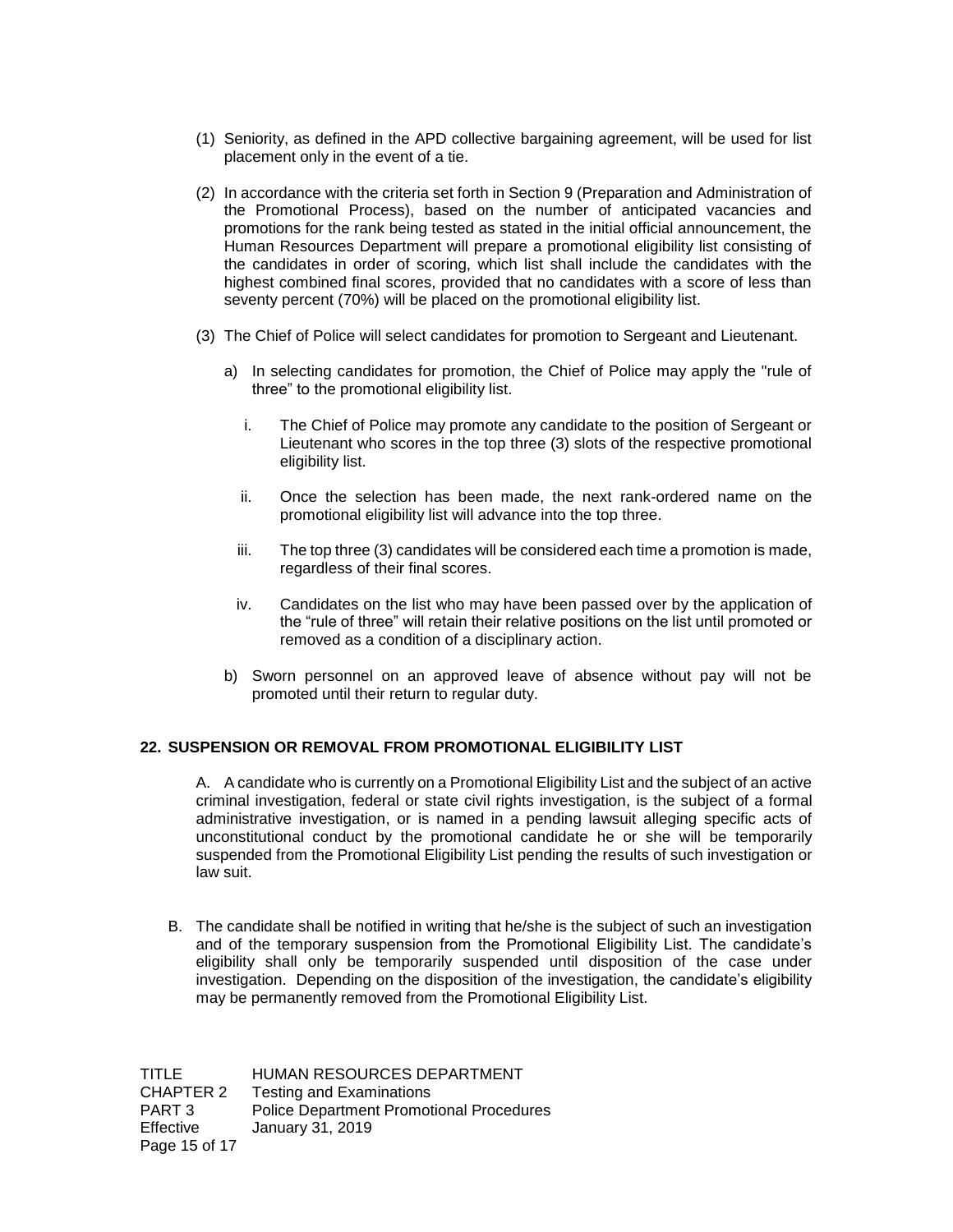C. Nothing shall prevent the Chief of Police from permanently removing a candidate's name from the current existing Promotional Eligibility List for just cause, as defined below:

> 1. Imposition of more than eighty hours of suspension, cumulative, within a 2 year time period of being considered eligible, including time held in abeyance;

- 2. A sustained finding of gross insubordination;
- 3. A sustained finding of untruthfulness;

4. When a candidate for promotion has, incurred a judicial finding by a Court of competent jurisdiction of a violation of the civil or Constitutional rights of another; or 5. When a candidate has been indicted or had a probable cause determination by a judicial officer that he likely committed a felony or misdemeanor;

However, the Chief of Police will not consider conduct occurring prior to June 2, 2015, unless such conduct is implicated by subsections (4) or (5). If the Chief of Police contemplates excluding a candidate from participating in the promotional process for the items listed in 22(C) above, he or she will notify the candidate, in writing, that he or she is contemplating removing the candidate from the existing promotional list. Such notification shall contain a description of why the candidate may be excluded from participating in a promotional process, with sufficient detail to allow the candidate to respond. The candidate will be given the opportunity to rebut the decision in writing within ten (10) calendar days from the date of notification. The Chief of Police will provide a written response to the candidate with a final determination within seven (7) calendar days from the date the candidate submits a written rebuttal.

- D. If any disciplinary action for just cause is imposed by a superior officer other than the Chief of Police upon a candidate currently on a promotional list, the superior officer will notify the Chief of Police of said disciplinary action in writing. The Chief of Police shall review the disciplinary action to determine if the candidate's actions indicate just cause to be removed from the promotional eligibility list.
- E. If a candidate is permanently removed from a current eligibility list the candidate will receive notification in writing. Such notification shall contain a description of why the candidate is being removed from the current list with sufficient detail to allow the candidate to respond. The candidate will be given the opportunity to rebut the decision in writing within ten (10) calendar days from the date of notification. The Chief of Police will provide a written response to the candidate with a final determination within seven (7) calendar days from the date the candidate submits a written rebuttal.

# **23. PROMOTIONAL PROCESS FOR POLICE COMMANDER**

- A. The Chief of Police will use an evaluation process to select officers from the rank of Lieutenant for promotion to Police Commander.
- B. The process may include a structured oral interview, a written examination, an assessment center or other process as determined by the Chief of Police and in concurrence with the Director of Human Resources prior to the initiation of the process.
- C. Police Commanders are appointed by the Chief of Police with the concurrence of the City's Chief Administrative Officer.

| TITLE         | HUMAN RESOURCES DEPARTMENT                      |
|---------------|-------------------------------------------------|
| CHAPTER 2     | <b>Testing and Examinations</b>                 |
| PART 3        | <b>Police Department Promotional Procedures</b> |
| Effective     | January 31, 2019                                |
| Page 16 of 17 |                                                 |